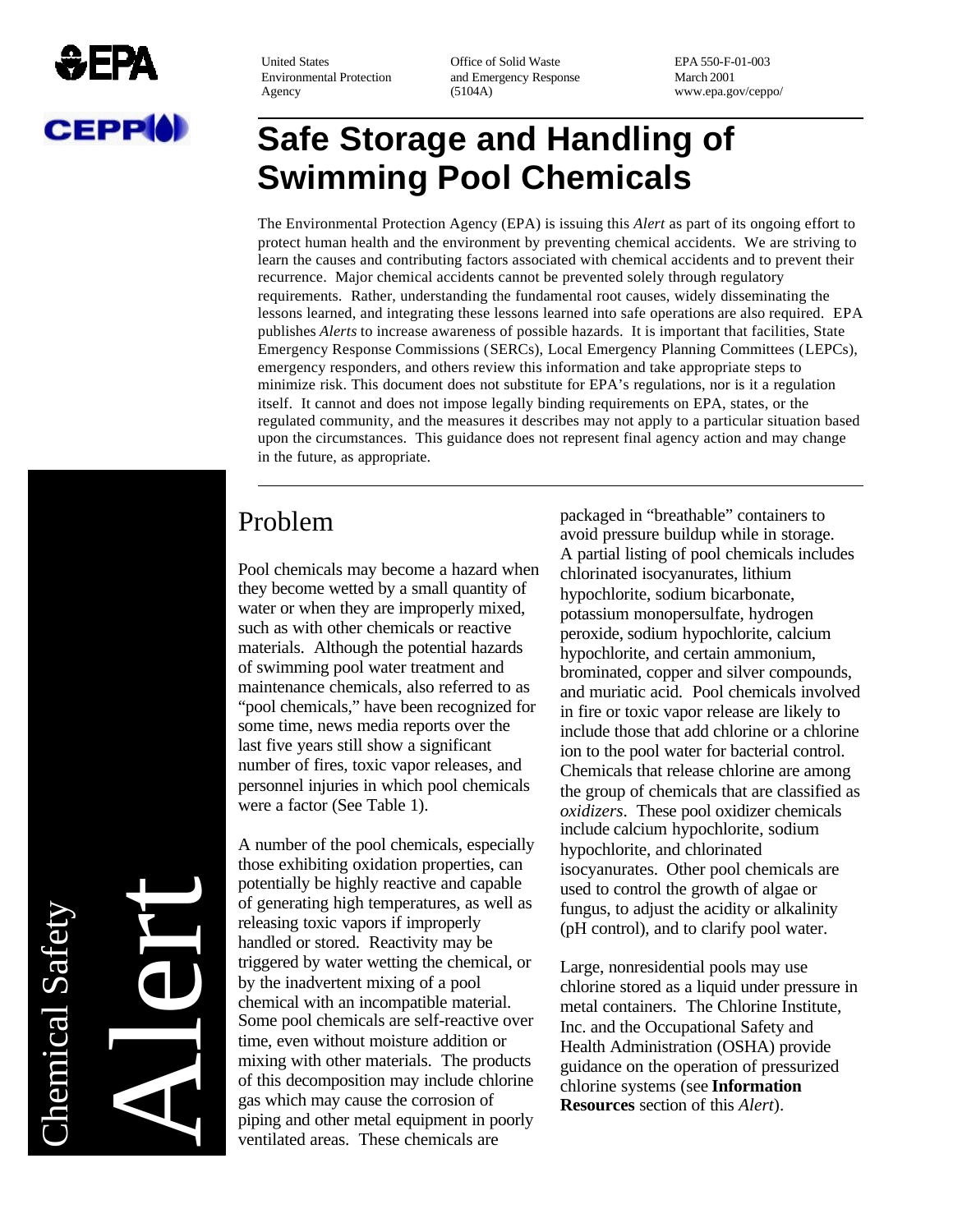## **Hazard Triggers**

The purpose of this *Alert* is to provide guidance associated with normal operating conditions and routine tasks for storage and handling of pool chemicals. It does not address the precautions to be taken by first responders in case of a fire, a large spill, or the release of toxic vapors.

**Wetting:** Under normal circumstances, pool chemicals are intended to be added to large quantities of water. If, instead, a limited volume (amount) of water is added to a chemical, an unwanted reaction may occur, resulting in an increase in temperature and the release of toxic gas. Even a small amount of water splashed on the chemical may in some cases trigger a strong reaction. The main exception to this rule concerning water addition is when very large quantities of water are needed for fire fighting, as discussed below. Although the chemicals are usually packaged in plastic bags that are stored in sturdy cartons or drums, accidents have occurred when water leaked into damaged or open containers.

Possible sources of water entry have been traced to:

- Rain water from a roof leak or from an open or broken window;
- Wet floor when the stored chemicals were not elevated off the floor;
- Leakage from fire suppression sprinkler system; or
- Hose-down water generated during area cleanup.

There are other sources of water that may come in contact with pool chemical packages, including high humidity in summer weather. However, the effects of humidity are more likely to be slow-acting, with the rate of temperature buildup and chlorine gas release being less severe.

Chlorine is corrosive to metals such as steel and copper. Instances have been reported where exposed water piping has become corroded causing leaks, and also where metal storage shelves have corroded and collapsed, leading to chemical spillage.

**Improper Mixing:** The most common pool chemicals are inherently incompatible with each other. Intentional or accidental mixing of incompatible chemicals is likely to lead to a chemical reaction that may generate temperatures high enough to ignite nearby combustible materials. Mixing can also lead to the release of highly toxic and corrosive chlorine gas. Reactions have also been traced to the mixing of old (partially

decomposed) and new chemicals of the same type. The mixing of pool chemicals with completely unrelated materials such as swept material from the floor, oily rags, and other miscellaneous materials have been known to cause strong reactions with the potential for a resulting fire.

Improper chemical mixing incidents have occurred when:

- Tools and equipment used to handle one chemical were used with a different chemical before being cleaned;
- Spilled substances (e.g., from damaged containers or from sloppy handling) and other miscellaneous substances on floors were swept up together and mixed; and
- Containers, residues, or wastes are disposed resulting in inadvertent mixing in disposal containers or at waste disposal sites.

Liquid chemicals, such as sodium hypochlorite (bleach), if spilled, can leak into other containers or seep into cracks in the floor. Liquids, because of their properties, can create hazards not associated with solid or granular products and must be carefully handled.

### **Hazard Control**

Facility management is responsible for knowing and understanding the hazards associated with these chemicals and ensuring that pool chemicals are safely stored and handled. Hazardous substances are capable of being safely handled day-after-day through a management system that ensures that good, written procedures are prepared, posted, and followed by trained employees. Also, the facility needs to be properly designed and maintained. Finally, facility management should very carefully plan for emergencies and work with first responders to mitigate incidents that occur.

Recommendations for addressing the major hazards associated with pool chemicals are described below.

**Keep Pool Chemicals Dry.** Facility management should design and maintain designated areas for pool chemical storage so that water does not come in contact with containers or packaging.

Any evidence of potential water entry from the following possible sources should receive prompt corrective attention: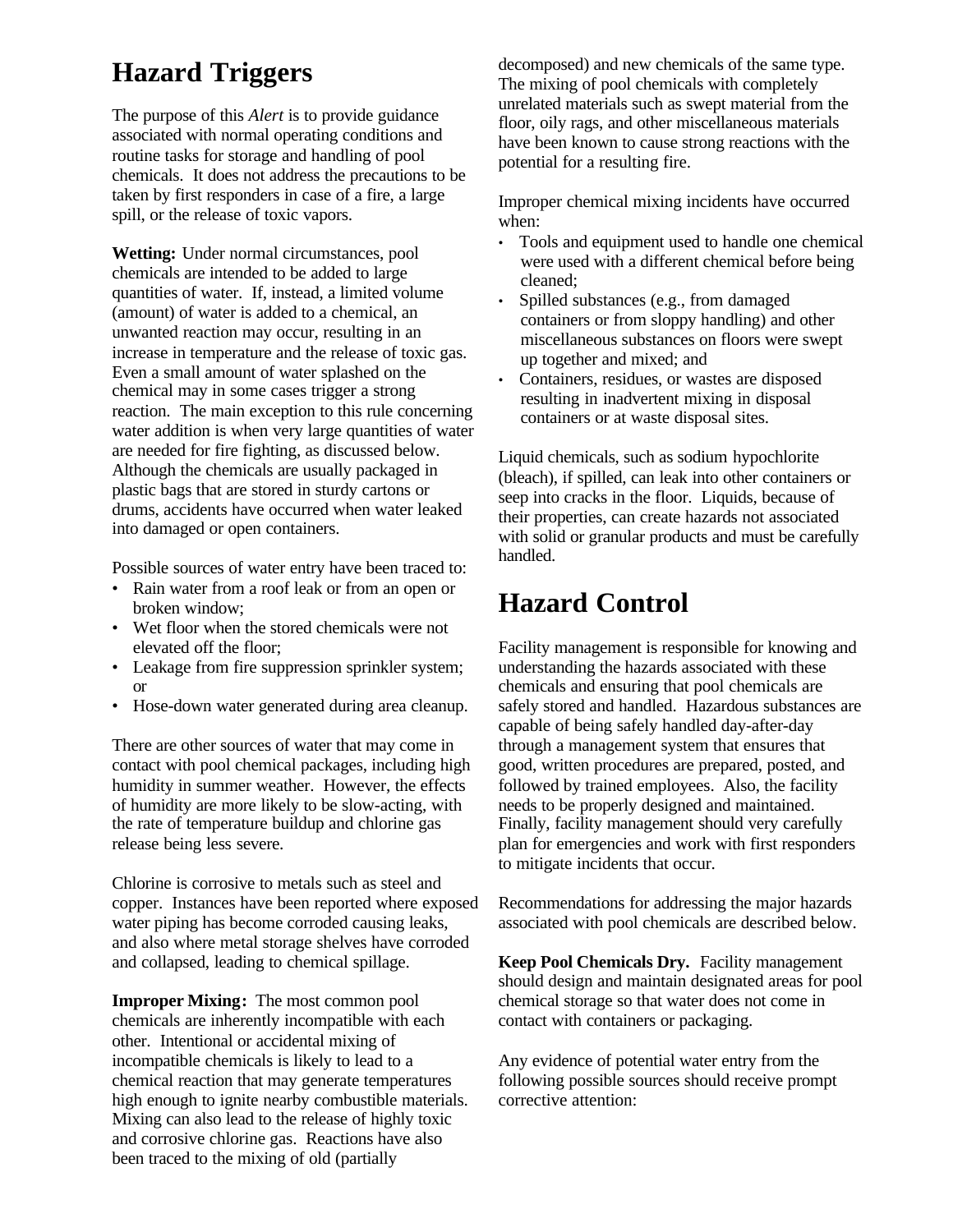- Roof, windows, and doors;
- Wall and floor joints;
- Water pipes or hoses and sprinkler systems; and
- Drains.

You should look for ways to prevent water contact with stored pool chemicals such as:

- Close containers properly;
- Cover opened or damaged packaging;
- Store chemicals away from doors and windows;
- Ensure that there are no roof leaks, open or broken windows, or leaks from water pipes, hoses, or the sprinkler system;
- Ensure that floors are sloped to keep water drained away;
- Store chemicals on shelves or pallets to keep containers off the floor;
- Use waterproof covers on packaging;
- Exercise particular caution to prevent water contact with stored chemicals any time water is used for cleanup of floor areas near stored packages; and
- Ensure that water will not back up from faulty or clogged floor drains.

**Avoid Chemical Mixing.** You should conduct a review of chemical storage arrangements and chemical handling tasks to identify situations where chemicals could be intentionally or accidentally mixed:

- Separate incompatible substances; avoid storing containers of liquids above containers of other incompatible substances;
- Do not mix old chemicals with fresh chemical, even if they are the same type;
- Consider separate, designated tools for each chemical. Handle only one chemical at a time and make sure that tools used with one substance are not used with another unless all residues are removed;
- Use separate, designated containers for cleanup of spilled materials to avoid inadvertent mixing of spilled substances. Consult your local hazardous waste disposal facility for more detailed information on proper waste disposal; and
- Make chemical storage area housekeeping a priority. Don't allow rags, trash, debris, or other materials to clutter hazardous material storage area. Keep combustible and flammable substances away.

For storage and handling of large quantities, see the American Chemistry Council (formerly the Chemical Manufacturers Association) *Guidelines in the Safe Transportation, Handling, and Storage of Dry Chlorinated Pool Chemicals -2001* listed under the **Recommended Reading** section of this *Alert*, for guidance on stack height and separation of different chemical types and separation of oxidizers from combustibles.

Fire Prevention. Facility management should prevent a chemical reaction ignition by avoiding wetting or mixing chemicals as described above.

Avoid having combustible or flammable materials near the chemicals, particularly gasoline, oil, paint solvents, oily rags, etc. Do not allow ignition sources, such as gasoline, diesel, or gas powered equipment such as lawn mowers, motors, or welding machines, in the storage area. Also, do not allow smoking in the storage area. Review bulk storage, including packaging and storage locations, relative to potential for accidental contact with water, including sprinkler systems, rainwater, etc.

**Emergency Response and Fire Fighting**. Facility management should work with local first responders (fire departments, emergency medical teams) and the LEPC on emergency response and fire fighting. LEPC contact information can be found at the website listed in the **Other Useful Websites** section. The **Recommended Reading** section provides sources of information on fire prevention and fire fighting associated with pool chemicals.

Note also that once started, fires involving pool chemicals are difficult to attack. Keep in mind that:

- Do not use dry chemical or halon-type fire extinguishers where chlorine gas may be evolving. These agents react negatively with chlorine.
- In extinguishing a fire, only large volumes (copious flow) of water should be applied and then only by persons trained in chemical fire response. Caution must also be exercised to protect against wildlife damage due to contaminated water runoff.
- Large quantities of water should be applied to the burning combustibles to remove heat and for fire intensity control.
- Once started, the reaction of wetted or mixed chlorinated pool chemicals may continue generating heat, unless the material is cooled below its heat of reaction temperature or until all chlorine is used.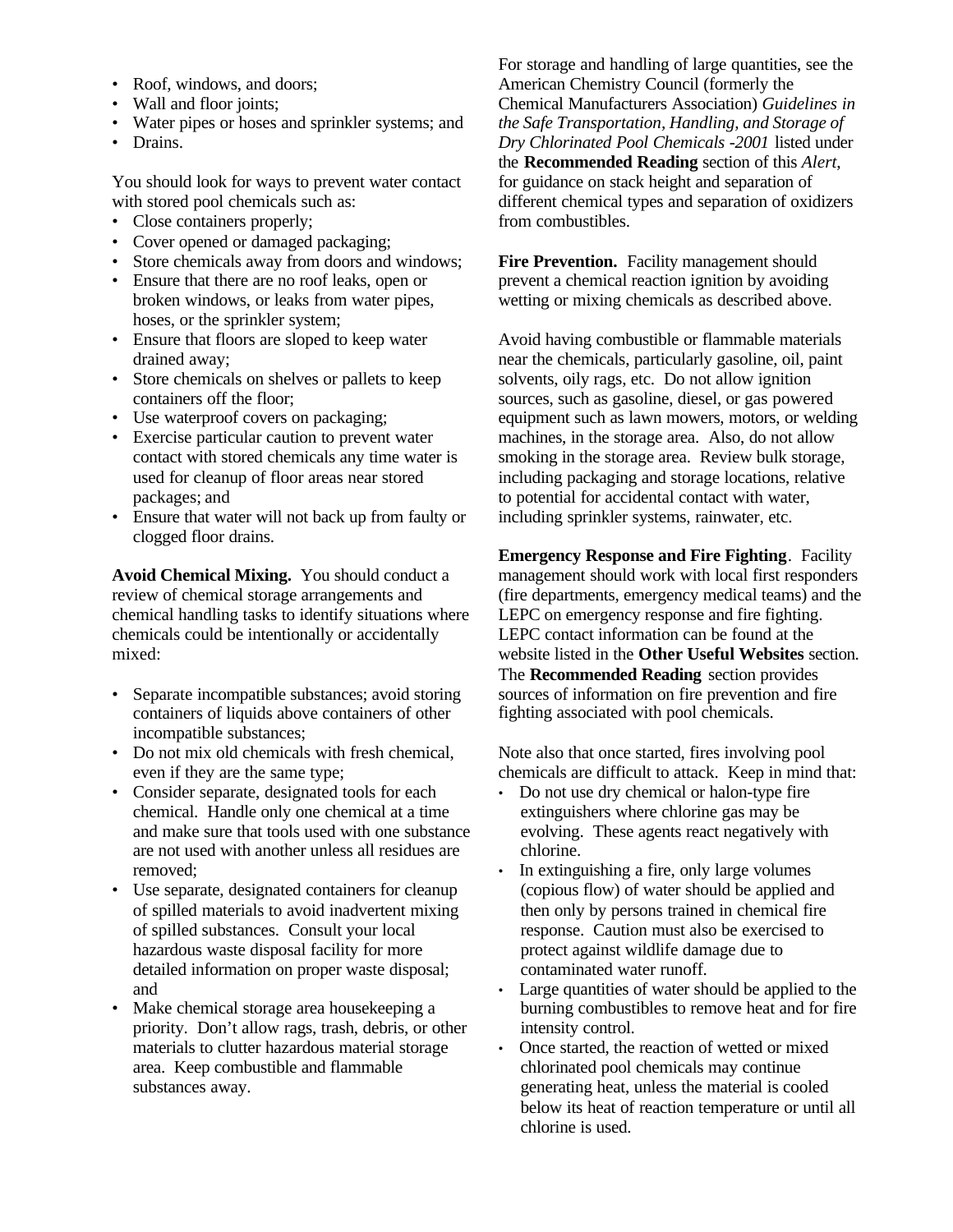## **Protective Measures**

Pool chemicals can cause injury if they directly contact a person's skin, eyes, or respiratory or digestive system. The chemical will immediately react when wetted by perspiration, tears, mucus, and saliva in the nose, throat, and respiratory and digestive systems. Such injuries may occur from direct chemical contact with the skin or if chemical dust in the air contacts eyes, is inhaled, or settles on food that is consumed.

**Protect Employees from Exposure.** Consult the chemical manufacturer's safety instructions as well as the Material Safety Data Sheets (MSDSs) for guidance on the appropriate personal protective equipment (PPE) necessary to protect your employees. Also, share MSDSs with local emergency medical responders and practitioners.

The following protective measures address conditions that may arise during normal operations or the execution of routine tasks. If, however, additional information is needed for fire, spill, or release intervention, we suggest that you contact the LEPC (see **Other Useful Websites**).

See that PPE is kept clean, in proper operating condition, and available for use when needed and that the following practices are observed:

Use basic PPE including, as a minimum, chemical goggles and liquid impervious gloves, and boots for any chemical handling activities.

For frequent or extended chemical handling activities, add a face shield and liquid impervious apron or coveralls to the basic PPE.

As a minimum, use a National Institute for Occupational Health and Safety (NIOSH) approved air-purifying respirator, when airborne chemical dust or mist may be present. 29 CFR 1910.134 Respiratory Protection covers the OSHA requirements for respiratory protection.

For additional information on proper selection and use of PPE, consult the OSHA regulatory standards.

#### In addition:

• Consider development of work practices to minimize dust generation and accidental contact with pool chemicals;

- Provide a means of ready access to water (e.g., safety showers, eye wash stations, etc.) for removal of chemicals that may accidentally contact employees;
- Consider appropriate first aid and coordinate with local first responders and medical professionals for treatment of accidental exposure until professional medical treatment can be provided;
- Avoid accidental ingestion by storing and consuming foods and beverages away from chemical storage and handling locations, and ensure that employees wash before eating, drinking, etc.; and post the numbers for the local emergency responders, and medical practitioners that are familiar with the appropriate treatment for the chemical present.

### **Information Resources**

#### **Recommended Reading**

*The American Chemistry Council has several guidelines:* 

**Guidelines in the Safe Transportation, Handling, and Storage of Dry Chlorinated Pool Chemicals 2001** combines and supercedes the 1995 editions of the Guidelines for Safe Handling and Storage of Calcium Hypochlorite and Chlorinated Isocyanurate Pool Chemicals and Guidelines for Safe Transportation of Calcium Hypochlorite and Chlorinated Isocyanurate Pool Chemicals. This publication discusses product nomenclature; incompatibilities, hazards, and characteristics; storage; processing guidelines; personal protective equipment; first aid; emergency procedures; handling minor spills; do's and don'ts and emergency telephone numbers. This very clear and comprehensive publication is also available from a number of Chlorinated Pool Chemical (CPC) Panel member companies. It is strongly recommended reading for those responsible for storage and handling of pool chemicals.

American Chemistry Council 1300 Wilson Boulevard Arlington, VA 22209 Website: www.americanchemistry.com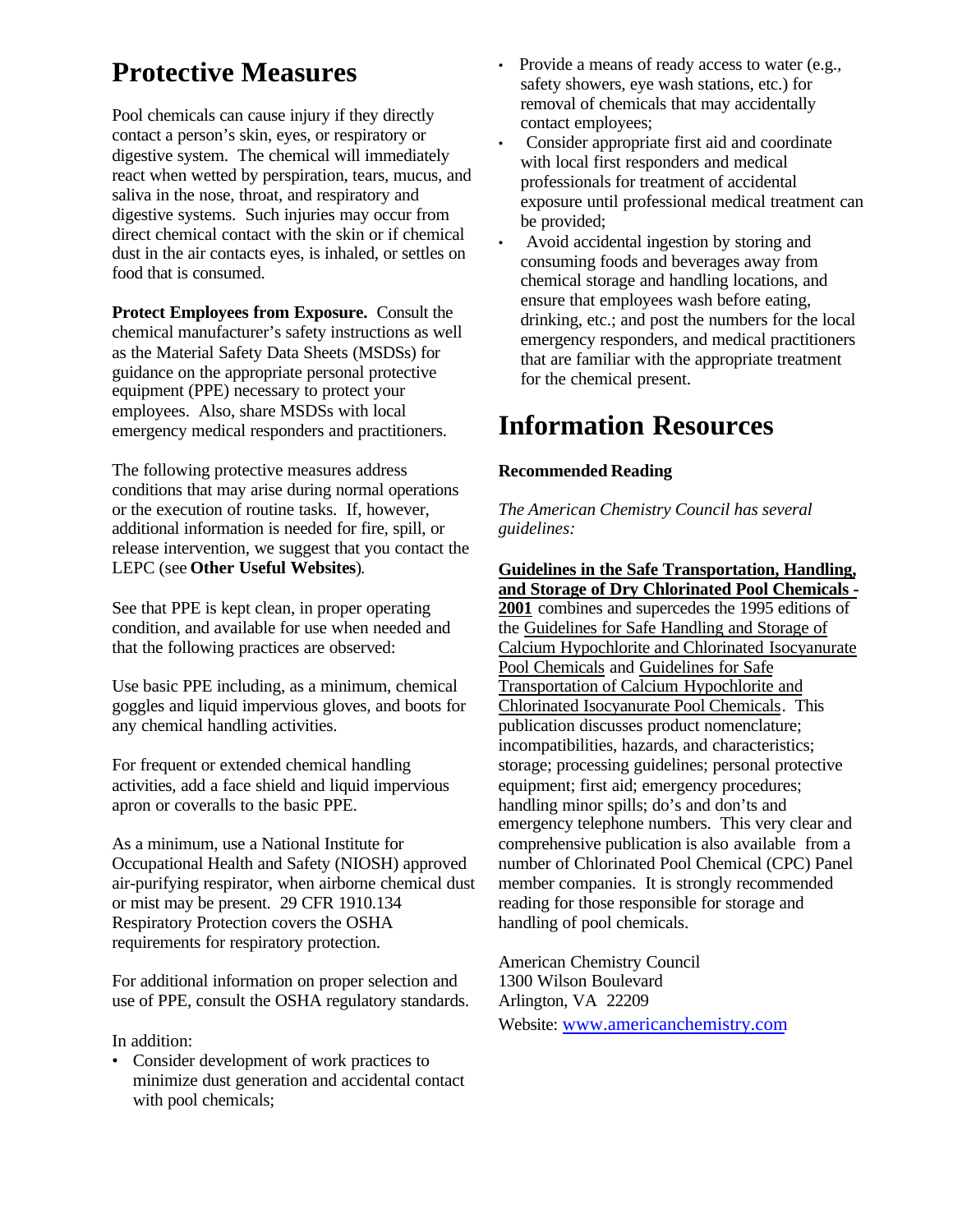*The National Fire Protection Association (NFPA) has a bulletin for pool chemicals and a code for safe storage of liquid and solid oxidizers:* 

**NFPA Alert Bulletin – Pool Chemicals** – 1998, 4 pages – prepared for the fire services and others in order to raise their awareness of hazards created by pool chemicals stored in retail establishments. This *Alert* bulletin discusses two major fires where pool chemicals were stored. It also gives details concerning two types of fire suppression equipment that should not be used for fires where pool chemicals are involved.

**NFPA 430, Code for the Storage of Liquid and Solid Oxidizers, 2000 edition –** 16 pages. The 2000 edition was revised to include a section addressing storage and handling at retail stores. It provides a number of useful definitions including the definition of Class 3 Oxidizers which include most pool water treatment chemicals. NFPA 430 also points out the hazards associated with not only the use but also the presence of dry chemical or halontype fire extinguishers in an area containing oxidizer-type chemicals. NFPA 430 also points out the ineffectiveness of any extinguishing system that relies upon a smothering effect since the oxidizer chemicals do not require air to maintain reaction.

National Fire Protection Association 1 Batterymarch Park Quincy, MA 02269-9101 Telephone: (617) 770-3000 Website: www.nfpa.org

*The Chlorine Institute has several pamphlets of interest, including:* 

#### **Sodium Hypochlorite Safety and Handling, Pamphlet 96, May 2000**

The Chlorine Institute, Inc. 2001 L Street, NW. Washington, D.C. 20036-4919 Telephone: (202) 775-2790 Website: www.cl2.com

*The Canadian Transport Emergency Center, CANUTEC, has written an article in response to the calls received from individuals and fire departments requesting information on pool chemicals.* 

**Swimming Pool Chemicals** - revised September 1999 - by Jacques Savard, Ph.D. This paper covers spills, disposal, neutralization, and first aid. The

paper is available on CANUTEC's website and is particularly recommended reading.

#### CANUTEC

330 Sparks Street, Office 1401 Ottawa, Ontario, Canada K1A 0N5 Website:

www.tc.gc.ca/canutec/en/articles/documents/po ol.htm

*EPA's Chemical Emergency Preparedness and Prevention Office has previously written an advisory targetted at LEPC's concerning chemicals used at swimming pools that may release chlorine:* 

**Advisory: Swimming Pool Chemicals: Chlorine, OSWER 90-008.1, June 1990.** This publication is available from the EPA National Service Center for Environmental

Publications (NSCEP).

U.S. EPA/NSCEP P.O. Box 42419 Cincinnati, Ohio 45242-0419 Telephone: (800) 490-9198

#### **Other Useful Websites**

**LEPC Database** This database is a list of the LEPCs in each state, including where appropriate, links to state websites. http://www.epa.gov/ceppo/lepclist.htm

### **Statutes and Regulations**

In addition to the recommendations for improved hazard control, you may be subject to certain regulations. In particular, you need to determine whether the following regulations related to emergency planning, release reporting, and hazardous materials worker protection are applicable to your facility.

#### *EPA*

#### *Emergency Planning & Community Right-to-Know*

- Emergency Planning [40 CFR Part 355]-Facilities that have listed substances above a specified threshold quantity must report to their LEPC and SERC and comply with certain requirements for emergency planning.
- Emergency Release Notification [40 CFR Part 355]- Facilities that release listed chemicals over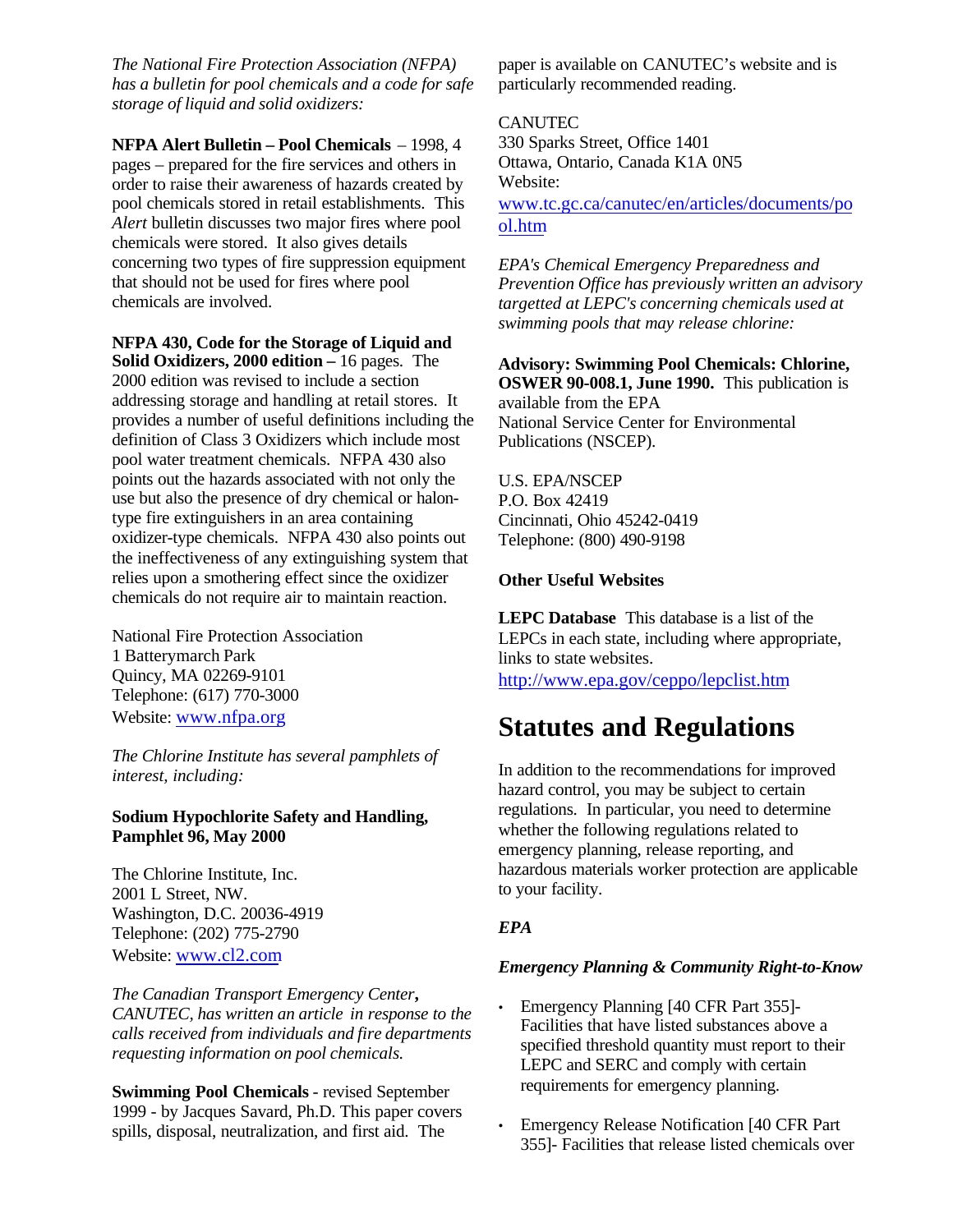reportable quantity must immediately report the release to the LEPC and the SERC.

- Hazardous Chemical Reporting [40 CFR Part] 370]- Facilities that have listed chemicals at or above threshold quantity must submit MSDSs to their LEPC, SERC, and local fire department and comply with the Tier I/ Tier II inventory reporting requirements.
- Toxic Chemicals Release Inventory [40 CFR Part 372] - Manufacturing businesses with ten or more employees that manufacture, process, or otherwise use listed chemicals above an applicable threshold must file annually a Toxic Chemical Release form with EPA and the state.

#### *Comprehensive Environmental Response, Compensation, and Liability Act*

• Hazardous Substance Release Reporting [40 CFR Part 302]- Facilities must report to the National Response Center any environmental release which exceeds reportable quantities. A release may trigger a response by EPA, or by one or more Federal or state emergency response authorities.

#### *OSHA*

*Hazardous Waste Operations and Emergency Response Standard* [29 CFR 1910.120]- Facilities must comply with worker protection requirements for emergency response operations for release of, or substantial threats of release of, hazardous substances.

*Process Safety Management Standard* [29 CFR 1910]- Facilities with highly hazardous substances in quantities at or above a threshold quantity are subject to a number of requirements for management of hazards, including performing a process hazards analysis and maintaining mechanical integrity of equipment.

*Hazard Communication* [29 CFR 1910.1200] Facilities are required to evaluate the potential hazards of toxic and hazardous chemicals. Employers transmit this information to their employees.

For additional information on OSHA standards contact OSHA Public Information at (202) 219 8151. Website: www.osha.gov

#### For More Information:

Contact the Emergency Planning and Community Right-to-Know Hotline

(800) 424-9346 or (703) 412-9810 TDD (800) 553-7672

Monday-Friday, 9 AM to 6PM, Eastern Time

\*\*\*\*\*\*\*\*\*\*\*\*\*

Visit The CEPPO Home Page on the World Web at: http://www.epa.gov/swercepp/